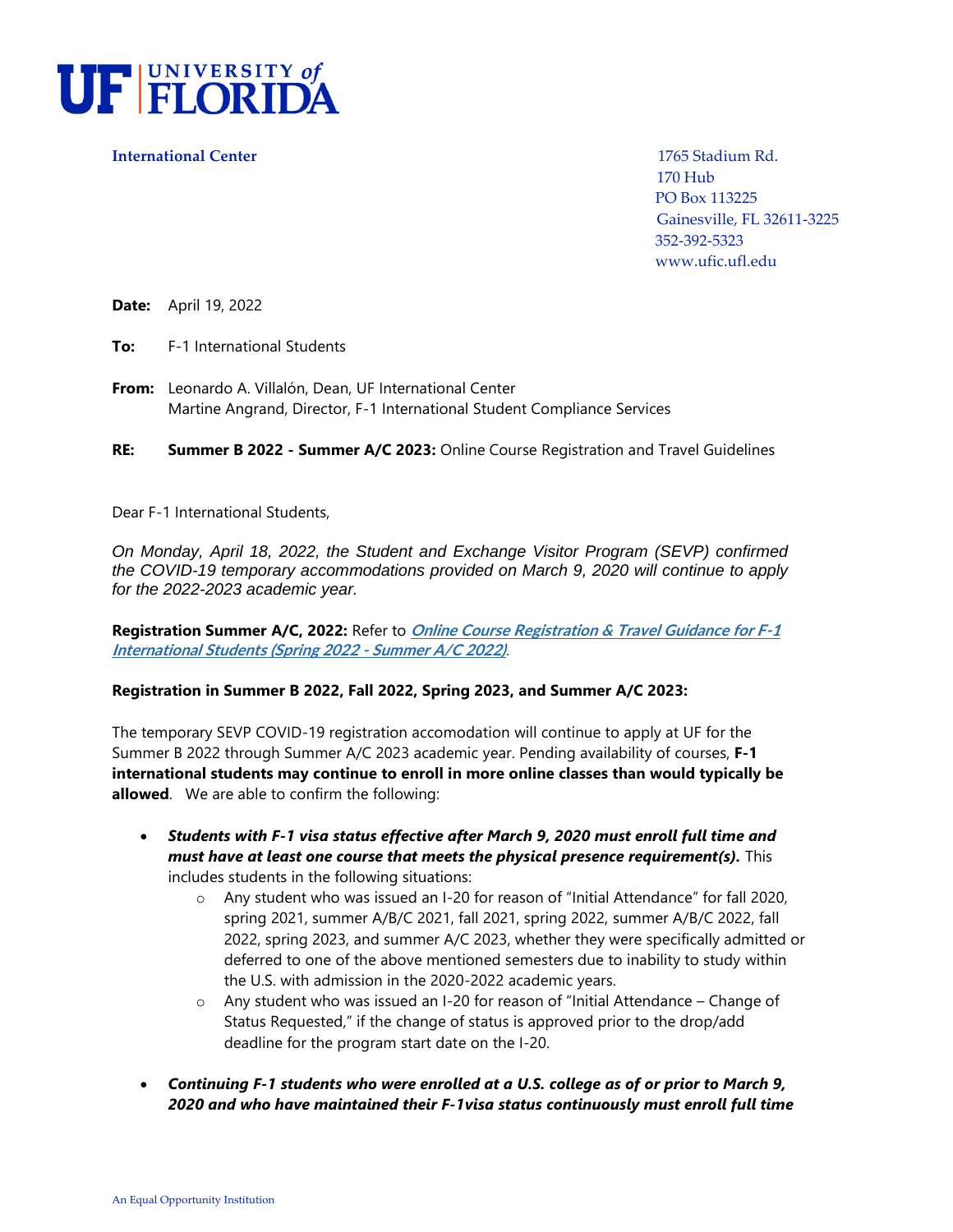## *(unless they are all but thesis/dissertation, or in their final semester) and may enroll 100% online in Summer B 2022 through Summer A/C 2023, whether the student is present in the U.S. or abroad.* This includes the following students:

- $\circ$  Any F-1 student who was in the U.S. as of March 9, 2020, studying at UF in a degree program that began as of spring 2020 or earlier and who has maintained continuous valid F-1 status until the present time.
- $\circ$  Any F-1 student who completed a timely change of education level to begin a new program at UF as long as the student had alredy establised F-1 status as of March 9, 2020 and has continuosly maintained valid F-1 status since then.
- $\circ$  Any F-1 student who was in the U.S. in spring 2020 at another SEVP certified school, has maintained continuous valid F-1 status since then, and has completed or will be completing a SEVIS transfer to the University of Florida, as long as the student is inside the U.S. and completes the check-in requirement with the University of Florida International Center.
- o Any F-1 student who was engaged in post-completion practical training (OPT or STEM OPT) during 2020 - 2021 and will subsequently begin a new degree program at UF, provided the student obtained a timely transfer pending I-20 (if doing a SEVIS transfer between schools) or a timely change of education level I-20 from UF and has maintained countinous valid F-1 status since March 9, 2020.
- o Any F-1 student who began/will begin a degree program at UF in summer 2020 (within the U.S.), and continued full time enrollment in fall 2020, spring 2021, fall 2021, spring 2022, summer A/B/C 2022, fall 2022, spring 20223, or summer A/C 2023 while still present in the U.S., will be considered a continuing student for s*ummer B 2022 through summer A/C 2023*.

F-1 students are expected to enter the US prior to the program start date on their I-20. with an I-20 program start date in s*ummer B 2022 through summer A/C 2023* must enter the US within:

- **15 days** of the program start date on the I-20 for **transfer-in F-1 students;** deadline:
	- o Tuesday, July 12, 2022 for Summer B 2022
	- o Thursday, September 8, 2022 for Fall 2022
	- o Tuesday, January 24, 2023 for Spring 2023
	- o Tuesday, May 30, 2023 for Summer A/C 2023
- **30 days** of the program start date on the I-20 for **initial F-1 students;** deadline:
	- o Wenesday, July 27, 2022 for Summer B 2022
	- o Friday, September 23, 2022 for Fall 2022
	- o Wenesday, February 8, 2023 for Spring 2023
	- o Wednesday, June 14, 2023 for Summer A/C 2023

F-1 students who are not able to enter the US by the program start date on their I-20 or within the timeframes stated above:

- *Undergraduate students:* must notify their F-1 Advisor to request an updated I-20
- *Graduate students:* must notify their academic advisor to request they submit a **New International Student** *Update* **Request** in the ISSS Portal.

The notfication must be made within the 15-day or 30-day deadline stated above, as applicable to the program start date on the student's I-20.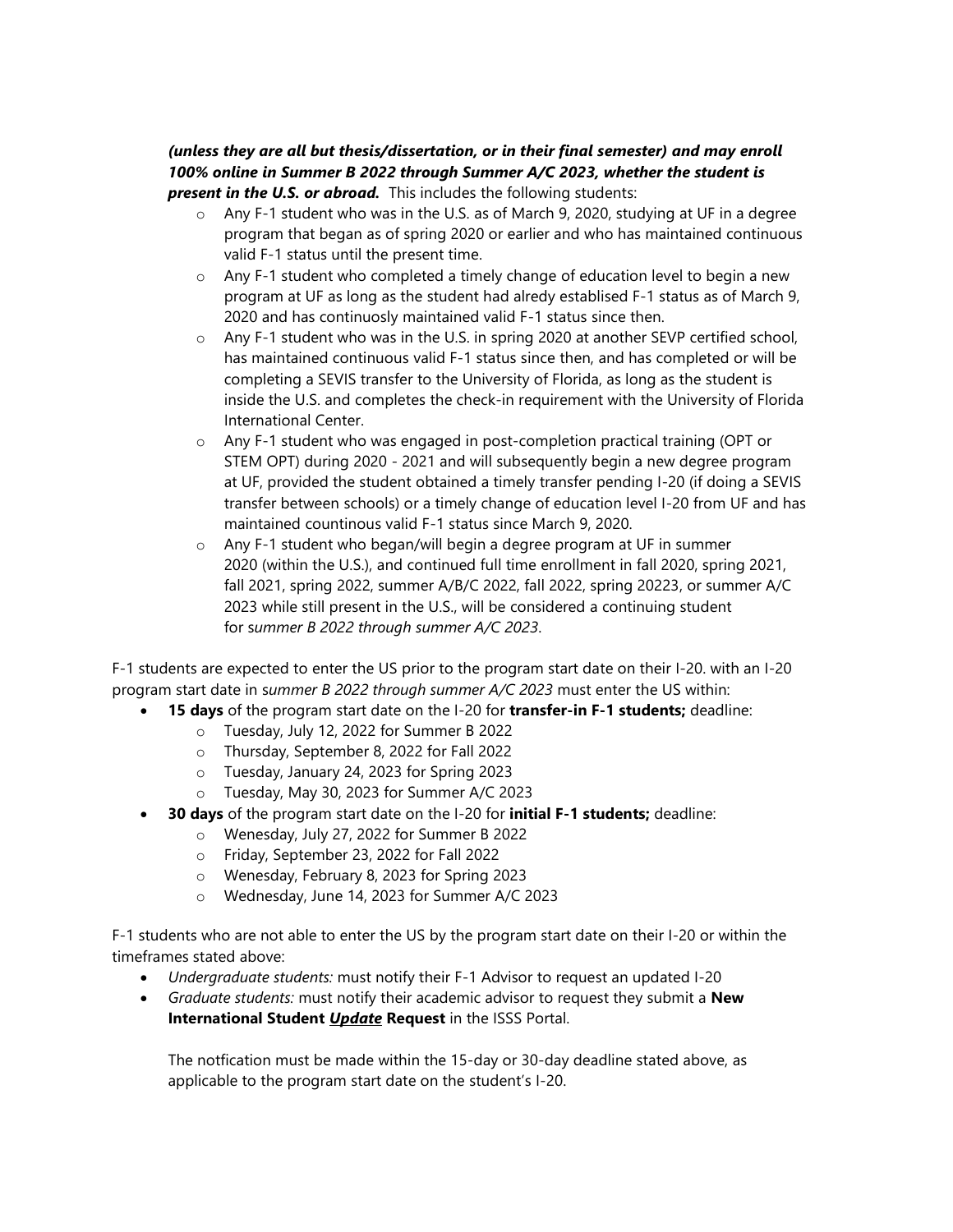Also, please note:

- If the academic unit has an earlier deadline than those shown above, the academic department's deadline takes priority.
- F-1 international students with assistantships are expected to begin their assistantship on May 16, 2022, August 16, 2022, January 1, 2023, or on May 16, 2023, as applicable to the student. Questions regarding this requirement should be directed to your academic unit/hiring department for further guidance. The academic unit/hiring department may contact the Graduate School for guidance.
- The academic departments' and the Graduate School's deadlines cannot occur after the dates provided by the UF International Center.

# **Travel to the U.S.**

**For full details about the vaccination and testing requirements, including the definition for being "fully vaccinated," the list of Accepted COVID-19 Vaccines, and the testing result timeframes, see:** 

- **[Non-U.S. citizen, Non-U.S. immigrants: Air Travel to the United States | CDC](https://www.cdc.gov/coronavirus/2019-ncov/travelers/noncitizens-US-air-travel.html)**
- **[Requirement for Proof of Negative COVID-19 Test or Documentation of Recovery from](https://www.cdc.gov/coronavirus/2019-ncov/travelers/testing-international-air-travelers.html)  [COVID-19 | CDC](https://www.cdc.gov/coronavirus/2019-ncov/travelers/testing-international-air-travelers.html)**

[Non-U.S. citizen, Non-U.S. immigrants traveling by air to the United States](https://www.cdc.gov/coronavirus/2019-ncov/travelers/noncitizens-US-air-travel.html) (this includes F-1 and J-1 visa holders and their dependents). Air travelers must:

- Be fully vaccinated with an approved COVID-19 vaccine. Certain exceptions are allowed; see exceptions information below.
- Show a negative COVID-19 test result or show documentation of recovery from COVID-19. The timing of the test result depends on the traveler's age and vaccination status.
	- o Children under 2 years old do not need to show a COVID-19 test result.
- Provide contact information to airlines to aid in contact tracing due to potential exposures to COVID-19.

### [Exceptions to the vaccination requirement:](https://www.cdc.gov/coronavirus/2019-ncov/travelers/proof-of-vaccination.html#noncitizen)

- Children under 18 years old do not need to show proof of vaccination
- Persons with documented medical contraindications to receiving a COVID-19 vaccine
- Persons with valid visas [excluding B-1 (business) or B-2 (tourism) visas] who are citizens of and have a passport issued by a [foreign country with](https://www.cdc.gov/quarantine/order-safe-travel/technical-instructions.html#anchor_1635183089047) less then 10% COVID-19 vaccine [availability](https://www.cdc.gov/quarantine/order-safe-travel/technical-instructions.html#anchor_1635183089047) (see list effective as of April 14, 2022; subject to further updates by CDC).
- For other limited exceptions, see: Requirement for Proof of COVID-19 Vaccination for Air [Passengers | CDC](https://www.cdc.gov/coronavirus/2019-ncov/travelers/proof-of-vaccination.html#noncitizen)

Additional U.S. Travel Proclamations and Updates resources:

- [U.S. Visas News](https://travel.state.gov/content/travel/en/News/visas-news.html)
- [NAFSA: COVID Vaccine and Test Requirements for U.S. Entry](https://www.nafsa.org/regulatory-information/covid-vaccine-and-test-requirements-us-entry-0)
- [Fragomen Immigration Update: Coronavirus](https://www.fragomen.com/a/web/m2yGS26zZrVjqtirU4ZAVr/covid-news-page.pdf)